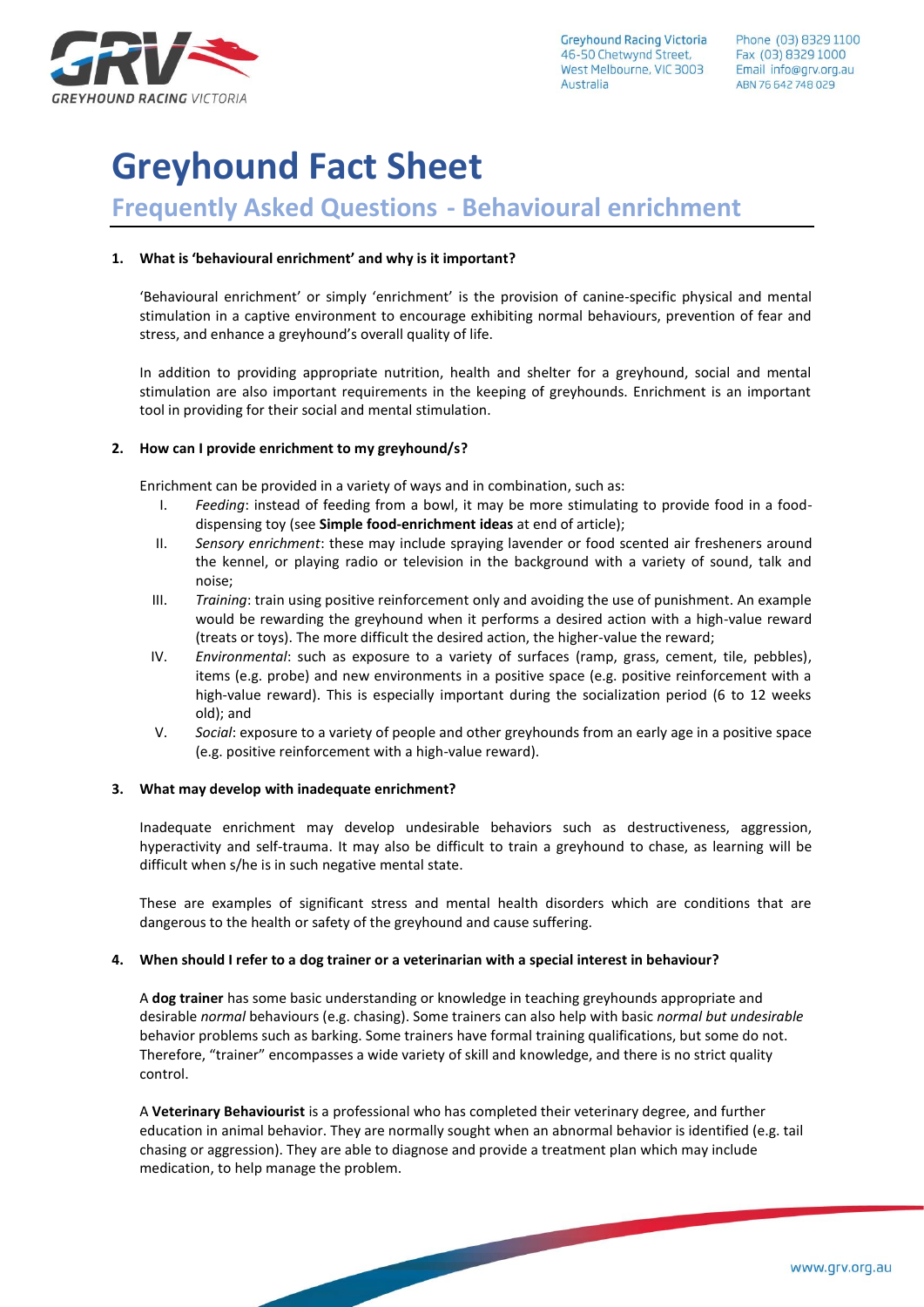

#### **5. Is providing enrichment expensive and time-consuming?**

On the contrary, enrichment doesn't have to be expensive nor time consuming. You can create toys from readily available household items such as towels, cardboard boxes and even freeze some treats and food. Some dogs may be more enthusiastic than others, and there is always a risk for accidental ingestion, so you should assess the risk-benefit of the individual dog.

Enrichment is not just limited to feeding but can also include playing music such as classical radio, providing new smell such as lavender spray, sight such as a change in scenery during walks or implementing other non-racing related training such as basic obedience. *(See* **Simple food-enrichment ideas** *at the end of this article)*

Once you are used to giving daily enrichment, removing items and cleaning becomes part of the routine just like cleaning food bowls.

#### **Simple food-enrichment ideas**

Enrichment does not have to be expensive nor time-consuming. Below are some examples of simple foodenrichment that you can employ:

1. Busy boxes:

Collect old boxes of various sizes and layer them inside one another. In each box, place tasty treats or kibbles so the greyhound has to find or shred the boxes to get to them.



2. Upside down boxes:

This is a modified enrichment with boxes. Using old boxes of various sizes, lay some food or treats on a clean floor then cover it with the box – with its opened surface over the food.